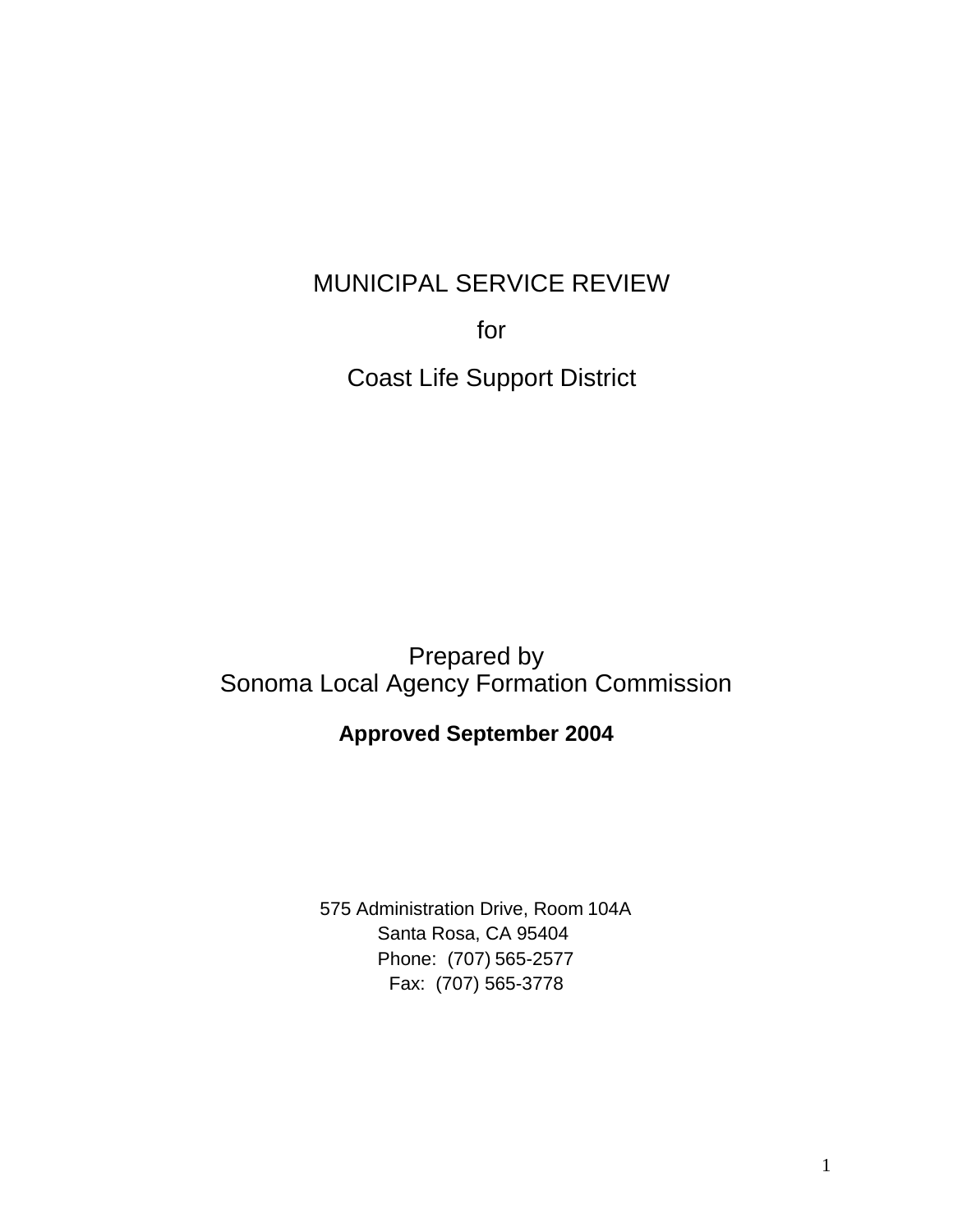## Introduction

The Cortese-Knox-Hertzberg Local Government Reorganization Act of 2000 ("the Act") requires the Local Agency Formation Commission to conduct a municipal service review ("MSR") prior to preparing or updating a sphere of influence for a city or district. The Coast Life Support District ("CLSD" or "the District"), which currently covers 270 square miles in Sonoma and Mendocino counties, is requesting amendment of its sphere of influence and annexation of all territory within the Fort Ross School District, all of which is within Sonoma County. Under the proposal, District boundaries and sphere of influence would be coterminous.

Sonoma is principal LAFCO and is responsible for taking action on the SOI amendment and annexation requests. In line with the Commission's policy and procedures for proposals affecting more than one county, Sonoma LAFCO has consulted with the staff of Mendocino LAFCO, will involve Mendocino LAFCO and affected agencies it designates to review and comment on the MSR, and will carefully consider the recommendations of Mendocino LAFCO and other agencies in the Commission's deliberations and final action regarding the proposal.

# Municipal Service Reviews

Government Code Section 56430 directs the Commission to conduct a service review of the municipal services provided in the county or other appropriate area before or in conjunction with establishment or update of a sphere of influence. A municipal service review is an analysis of public services in which determinations are made regarding adequacies or deficiencies in service, cost effectiveness and efficiency, government structure options and local accountability. In response to the proposed amendment to the sphere of influence for the Coast Life Support District and annexation of lands, this service review examines emergency medical and ambulance services provided within District boundaries and those projected in the area proposed for annexation, as related to nine factors specified in the governing statute, as follows:

- 1. Infrastructure needs or deficiencies
- 2. Growth and population projections for the affected area
- 3. Financing constraints and opportunities
- 4. Cost avoidance opportunities
- 5. Opportunities for rate restructuring
- 6. Opportunities for shared facilities
- 7. Government structure options, including advantages and disadvantages of consolidation or reorganization of service providers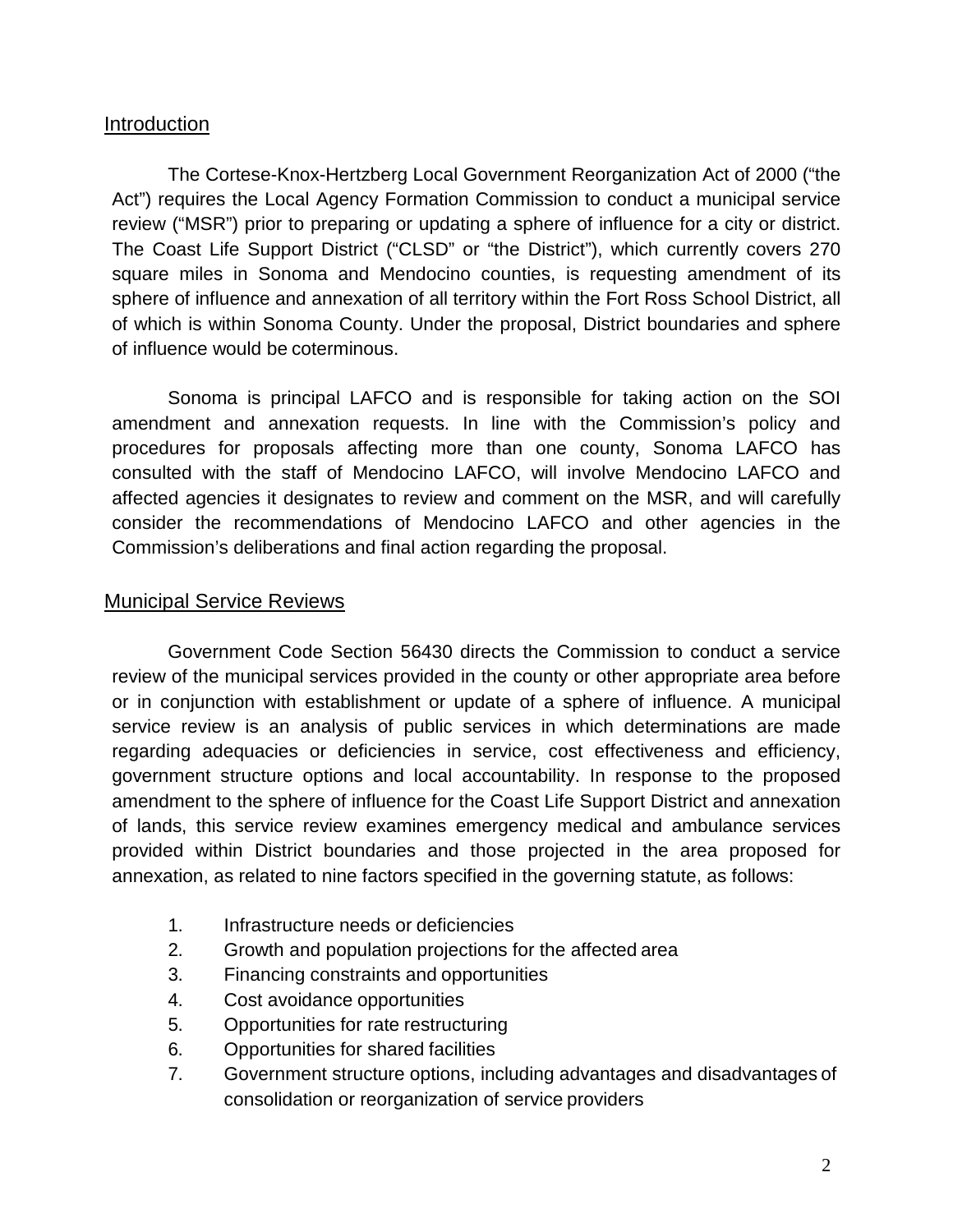- 8. Evaluation of management efficiencies
- 9. Local accountability and governance

### Coast Life Support District

A special act of the State Legislature established the bi-county Coast Life Support District in 1986 to provide emergency ambulance service to remote rural northern Sonoma and southern Mendocino coast communities, from Irish Beach in the north to just south of Sea Ranch, in the south, and also including Manchester, Point Arena, Gualala, Annapolis, and three Native American rancherias: Kashia, Manchester and Point Arena. Historically, private ambulance companies had served the coastal communities, but, by the mid-1980s, this approach was no longer considered viable, due to increasing costs and regulations. Faced with the possible loss of ambulance service, the coastal community responded by donating bailout funds until CLSD was formed.

Initially, CLSD contracted out for basic life support ambulance service and, as of 1988, for advanced life support ambulance service. In 1996, however, voters overwhelmingly approved a rate increase in the special tax assessed properties in the District that allowed the District to assume in-house operations, providing both cost savings and local control.

Although the original, and current, District boundaries follow the Point Arena Joint High School District, of approximately 270 square miles, the actual response area was not, initially, well-defined. After the District had stationed an advanced life support ambulance in Gualala in 1988, the predecessor agency to the Coastal Valleys Emergency Medical Service Agency, which provides oversight functions in Sonoma, Mendocino, and Napa counties (paramedic and emergency medical technician certification, treatment protocols, hospital and emergency medical services interface, and dispatch protocol, determined that the District ambulance should respond as far south as the Fort Ross area and the District service area should include nearly all of the Fort Ross School District. The District must conform to these determinations.

Although CLSD applied to Sonoma LAFCO to annex the Fort Ross area in 1994, because the Timber Cove Fire Protection District was just forming, it was decided that potentially competing interests would not be beneficial for the community, and no followthrough of the proposal occurred. The District has determined that it is appropriate, at this time, to initiate a sphere of influence amendment and annexation proposal to mesh its District boundaries with the service area it covers. Annexation would add +/- 42,000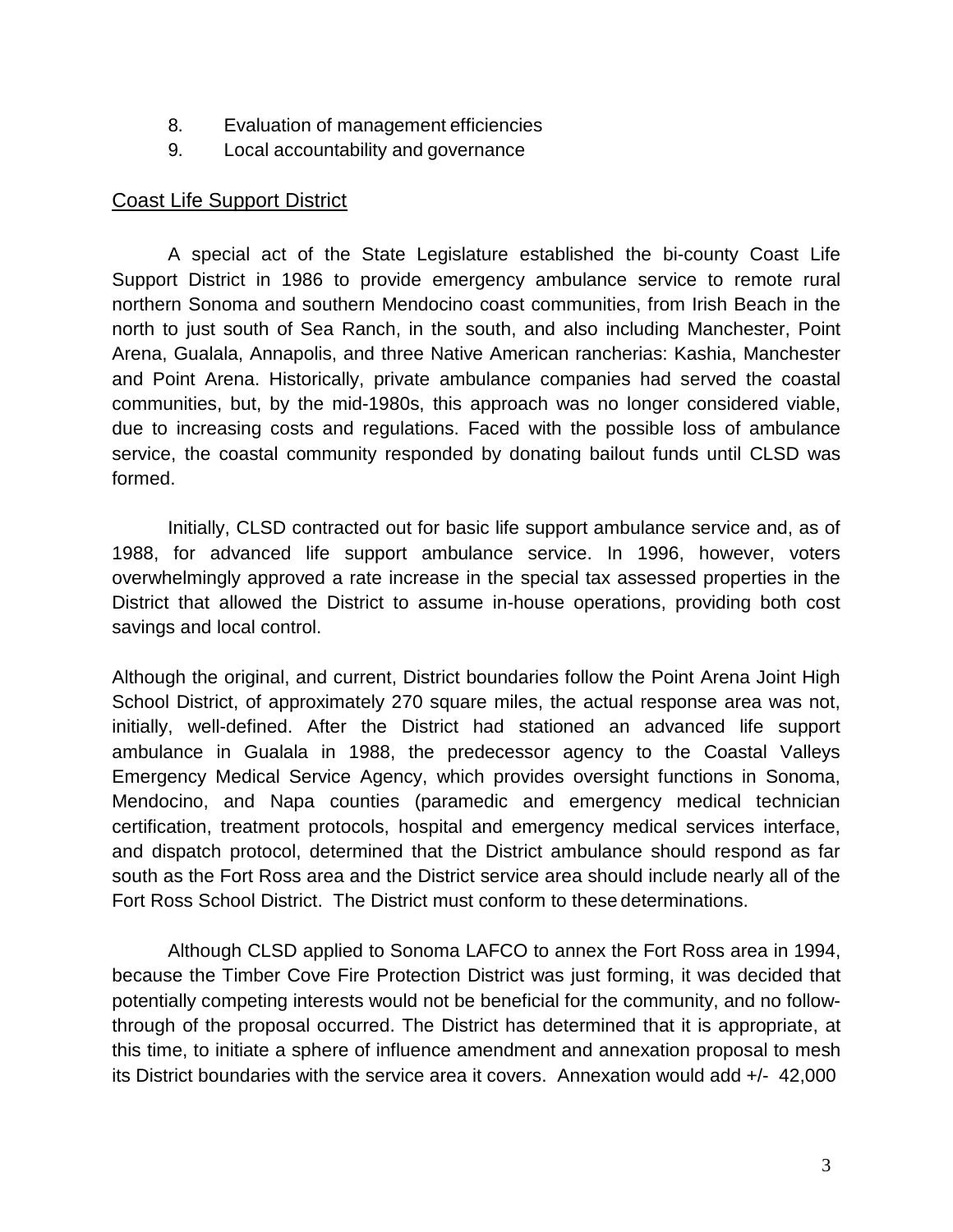square miles of primarily rural residential and timber and range land to the District; the District's sphere of influence would continue to be coterminous with its boundaries.

The mission of the District is to provide and assure high quality healthcare facilities, services and emergency care, as well as citizen health education and well being to all residents and visitors within the community that supports it.

The District responds to more than 500 calls for assistance each year. While primarily for medical aid, these calls can also involve fires, vehicle accidents, hazardous materials incidents, and requests from law enforcement officers. In 2003-04, of the 593 "911" calls, almost 65% resulted in transports to hospitals.

To meet the needs of the far-reaching communities it serves, the District currently operates an advanced life support paramedic ambulance, which is staffed by a paramedic and an emergency medical technician 24 hours a day, 365 days a year, from its station on Ocean Drive in Gualala. Also, since 1991, emergency medical technicians from the community have staffed two back-up basic life support ambulances, in Gualala and Point Arena. When they are paged and go on calls, the District pays them for their work. The basic life support units provide service when the advanced life support ambulance is responding to another call or transporting a patient to a hospital; when more than one ambulance is needed; when patient transport does not require the primary unit; or when stand-by service is needed at community events. The District also provides "after-hours urgent care," under contract with Redwood Coast Medical Services, the local medical clinic in Gualala. Here, people needing minor emergency care can be treated without leaving the area for a hospital; about 500 visits are handled annually. In addition, the District has developed a multi-level education program, to provide CPR and first aid classes to members of the community, to provide standardized emergency medical training and access to advanced skills to first response agencies, such as local fire departments, and to provide in-house emergency medical training to basic and advanced life support personnel. If the proposed annexation is approved, the District plans to station an additional basic life support ambulance, as a back-up unit, in the Fort Ross area, from which 12% - 15% of its service calls emanate.

A Board of Directors composed of seven registered voters residing within District boundaries, governs the District; District voters elect members, at large, for four-year terms. Current Board members have experience in medicine, fire suppression, law enforcement, fiscal policy, quality improvement, and business management. Two current Board members have volunteered to resign their positions to allow appointment of representatives from the Fort Ross area, if the proposed annexation isapproved.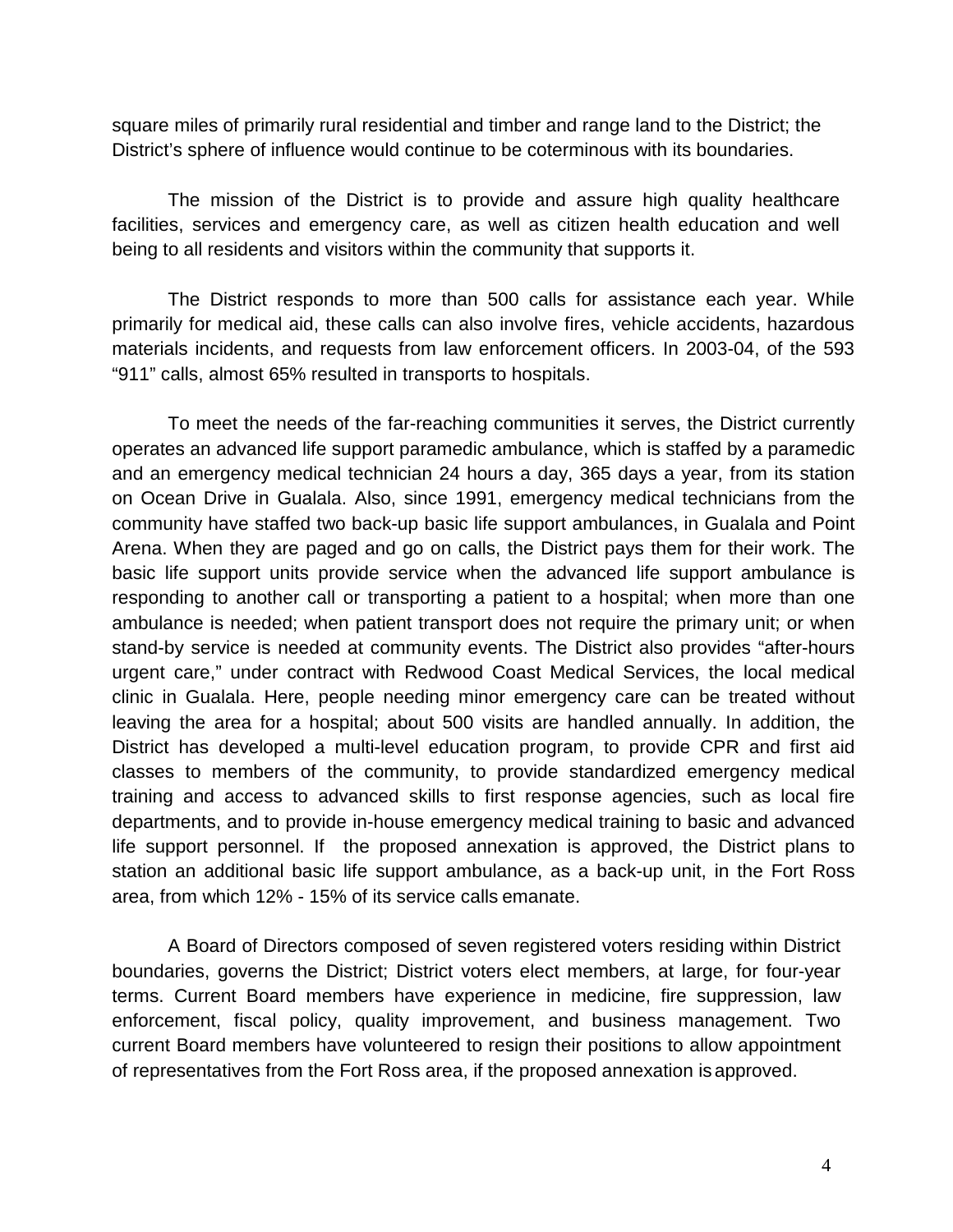The District is staffed, full-time, by an administrator/operations manager, two paramedics, two emergency medical technicians, and one accounts receivable manager. Seven part-time and 10 "paid call volunteer" staff supplement fulltime personnel. In addition the District employs nine CPR and First Aid instructors and retains a Medical Director and Fiscal Officer, on contract. Especially because the service area is remote and transport times to care facilities are extended (the nearest hospital, in Fort Bragg, is one and a half hours away, and Santa Rosa hospitals are two hours' distance), operational staff must demonstrate high levels of competency and a deep, well-rounded knowledge of emergency medicine to work for the District. Paramedics must have at least three years experience in an urban emergency medical service system and maintain certifications in Advanced Cardiac Life Support, and trauma and pediatric care; the District is the only ambulance provider in the Coastal Valleys Medical Service Region to require these. Advanced life support emergency medical technicians undergo a 25-hour orientation before they can work on the advanced life support ambulance. Also, CLSD is the only provider in the Coastal Valleys Region that provides expanded paramedic treatment protocol under a stateapproved local optional scope of practice plan.

For Fiscal Year 2004-05, the District has adopted a budget of \$908,650. This compares with the 2003-04 budget of \$868,000. The 4.7 percent change reflects increases in salaries and benefits. Since 2000, the District has funded a new station in Gualala to house crews, garage ambulances, and provide a classroom dedicated to training for staff as well as the community.

Two primary revenue sources fund CLSD. A special parcel tax, approved at District inception and increased several times, provides about 60% of District revenue, with the balance deriving from patient transports. The special parcel tax is two-tiered. For emergency medical care, parcels are assessed by "unit of value," which range from \$16.00 per year for a vacant buildable parcel, up to \$48.00 annually for a single family dwelling to a maximum of \$320.00 annually for a hotel, motel, restaurant, golf course, gas station, or theater. To fund after-hours urgent care, in 1997, voters approved a separate special parcel tax of \$18.00 per year for undeveloped parcels and \$36.00 per year for developed parcels. With the proposed annexation of the Fort Ross School District territory, approximately \$35,000 in additional revenues would be generated to provide upgraded services in that area and support the District's mission.

#### *Discussion of Municipal Service Review Factors and Determinations*

As indicated above, the Commission is required, by statute, to make determinations regarding the nine factors enumerated in Government Code Section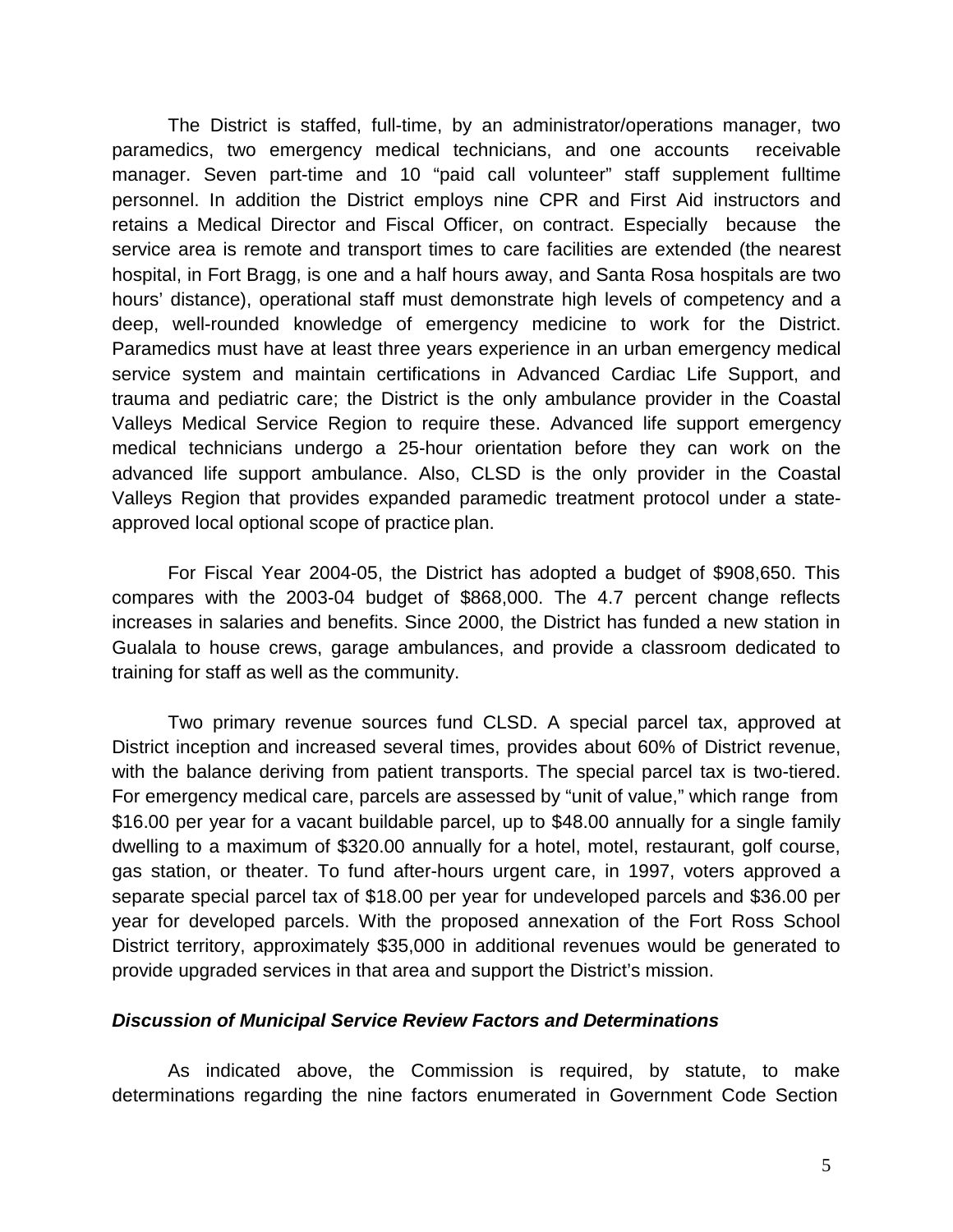56430, in a municipal service review. The following includes District comments relating to the factors as well as staff analysis. Determinations for Commission consideration follow.

#### 1. Infrastructure Needs and Deficiencies

According to the Municipal Service Review Guidelines issued by the State of California Office of Planning and Research, "infrastructure" is defined as public services and facilities, and "infrastructure needs and deficiencies" refers to the status of existing and planned infrastructure and its relationship to the quality and levels of service that can or need to be provided.

*The District reports that there are no infrastructure needs or deficiencies related to services provided currently or services proposed to be provided, in the area to be annexed.*

Between 1998 and 2000, the District received a donation of land and built a station on Ocean Drive in Gualala, to meet the needs of the District community for the present and future. The building site, chosen for its demographically and geographically central location, includes crew quarters, apparatus bays for ambulances, and a classroom for training in-house staff, staffs of local first responder agencies, and community members. The station is located across the parking lot from Redwood Coast Medical Services, the local medical clinic with which the District contracts to provide after-hours urgent care. Reserve funds were used to pay for the majority of the capital costs of the station, with approximately 20% of the assessed value to be amortized over the remaining six years. The replacement cost of rolling stock – ambulances – is ongoing and is scheduled in both annual and long-term budgets. CLSD has increased the number of ambulances from one, when the District was formed, to four, presently. If the annexation of the Fort Ross School District territory is approved, an additional ambulance is planned to be stationed in that area, to be available if the primary ambulance is on call. The District will work to recruit emergency medical technicians from that community to serve as "paid-call volunteers," like the arrangement in Gualala and Point Arena.

# 2. Growth and population projections for the affected areas

*The District reports that formal and consistent baseline data, specific to CLSD, are not available. Although the 2000 U.S. Census indicates that the District service area has about 7,000 residents, the District, and others in the area, believe that approximately 12,000 people live, work, and visit. The District projects that population*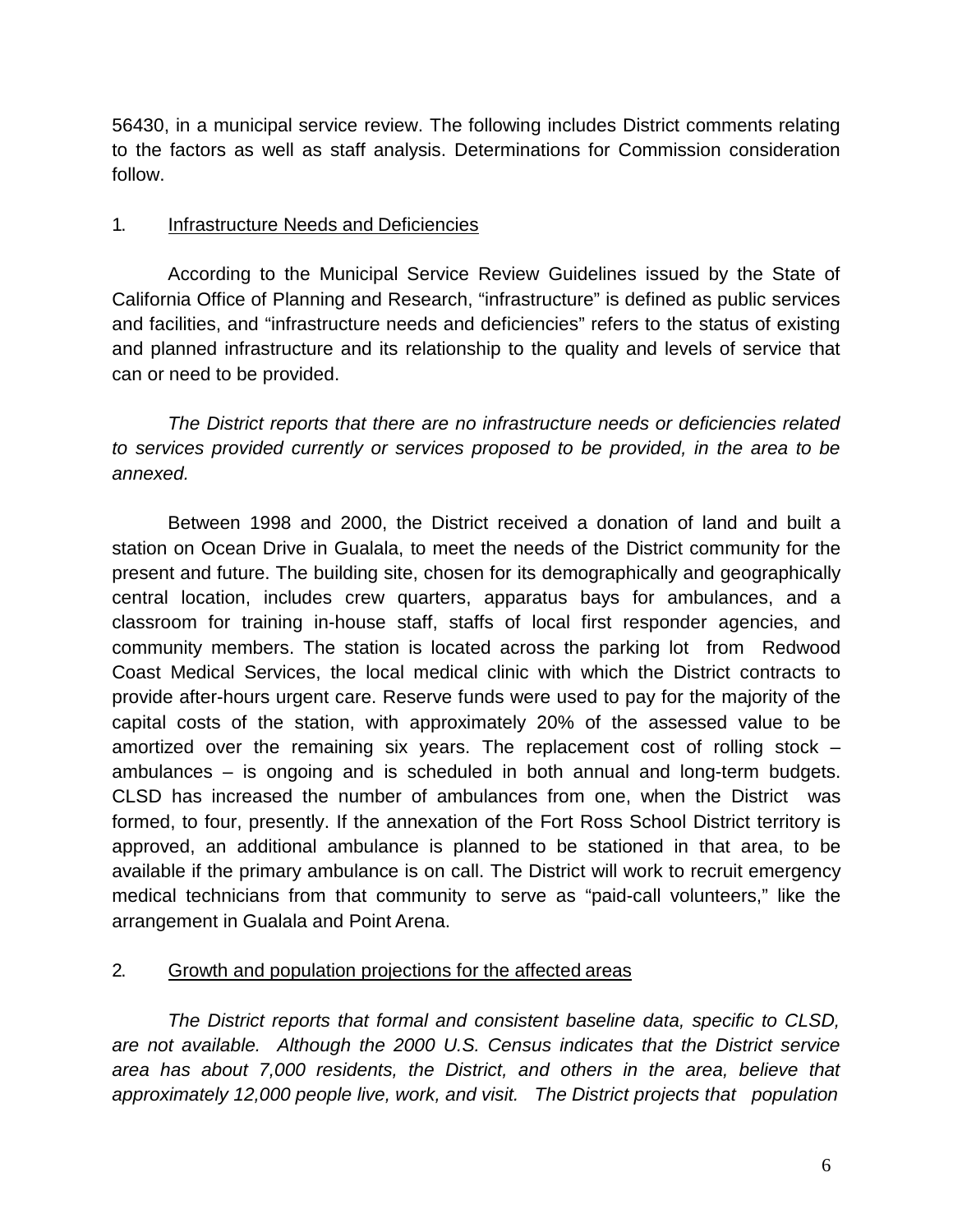*will increase within District boundaries, especially in the Gualala and Point Arena areas. The greatest increase will be in those ages birth – 24; ages 45-54, and ages 75+. Data available for the area served by the Point Arena Unified School District indicates a steady increase in the number of Hispanic and Native American children, almost 27% of whom live below the poverty line. There has been a significant increase in the number of non-AFDC Medi-Cal recipients. This reflects a very significant increase in the young working poor, earning too much to qualify for AFDC but too little to afford medical insurance, which often covers a portion of the cost of ambulance services.* 

The District appears to be capable of providing services that can accommodate the growth and population projections for the affected territory, if sufficient funding continues to be available to the District. It appears, from past experience, that the community will be fully supportive of meeting District needs so that it may provide important life-saving and medically valuable services to residents and visitors alike, in this remote area.

#### 3. Financing Constraints and Opportunities

*The District reports that it relies on special parcel tax assessments for about 60% of its funding and ambulance user fees for about 40%. Currently, the projected fiveyear budget is deficit-free. However, in light of the complicated future of healthcare, and especially emergency medical care, a number of factors might impact the revenue sources. Although the number of times patients are transported to the hospital has increased by an average of five percent a year, the District reports that reimbursement of costs – from insurance carriers, private pay patients, Medicare and Medi-Cal – has been reduced, often substantially. Labor costs, especially for workers' compensation, have increased. The District has been able to maintain a modest upward revenue trend through an aggressive accounts receivable posture and an annual adjustment in the ambulance user fees. However assuming no change in fee-paying trends, the District states it is likely to return to voters for an increase in the special parcel assessment, within the next three – five years.* 

*Annexation of the Fort Ross area will provide approximately \$35,000 in annual revenue to the District and allow for an on-call ambulance to be stationed in the area, if qualified personnel are available. Currently, the District provides service to this area but can charge only user fees because the territory is outside District boundaries. The Board of Directors has the power to establish "tax exempt zones," where the special tax assessment would not apply, if it found that a particular neighborhood would not receive CLSD services.*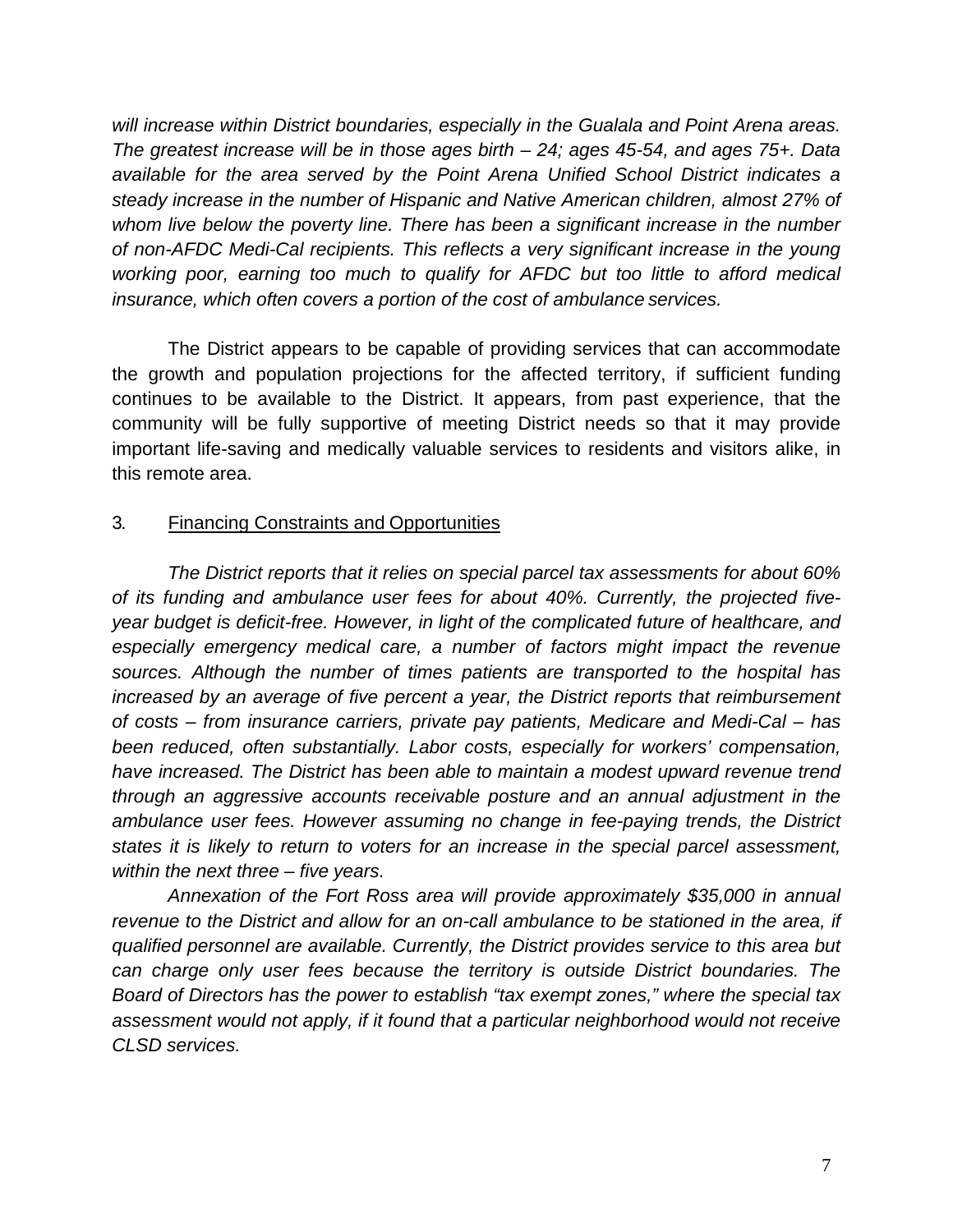Those involved with the District – especially board members and administrators – are very aware of the financial constraints placed upon the provision of emergency medical and ambulance service, especially in a remote and far-flung area such as the Mendocino and Sonoma coast. The District practices long-range planning to assure a continued high level of service. The five-year budget plan is deficit-free. The District has an almost new station for crews and vehicles/equipment, which, it believes, will meet needs for the future. Since the inception of the District in 1986, the community has been overwhelmingly supportive, voting twice in favor of increasing parcel assessments. This is likely the result of the community's understanding of the need for quality emergency medical and ambulance service in this remote area; lack of such a service would increase costs substantially. Assessments provide about 60% of the District's revenue, an amount that will likely need to be increased, if reimbursement and payment for transport services remains static or drops and costs keep increasing. The District appears to be aware of both financial constraints and opportunities and works to reduce constraints and maximize opportunities.

#### 4. Cost Avoidance Opportunities

*The District reports that it has a long history of cost savings. When the District was first formed in 1986, it contracted out for basic life support ambulance service and, later, for advanced life support ambulance service until, in 1995, the District determined that it could reduce costs and gain greater local control by running these operations itself, which it has done since then. The District also avoids greater costs by associating with other agencies, including CalPERS for retirement; CA Special Districts Association for workers' compensation insurance; Volunteer Firefighters Insurance Services for vehicle and general liability insurance; Redwood Empire Dispatch Communications (REDCOM) for dispatch services; and the Association of Small Agency Ambulance Providers, for purchasing contracts for medical supplies. Two years ago, the District restructured its administrative staffing to better meet operational needs and was able to reduce personnel costs.* 

The District appears to be cognizant of and focusing on cost avoidance opportunities. No other ambulance or emergency medical service operates within the District area, which limits the extent to which necessary costs can be avoided. However, the District utilizes the offerings of various professional and state or local organizations to reduce its costs. In addition, annexation of the Fort Ross School District area, if approved, will allow the distribution of the District's special parcel tax assessment to a greater area, securing a funding source for the services that the District already provides.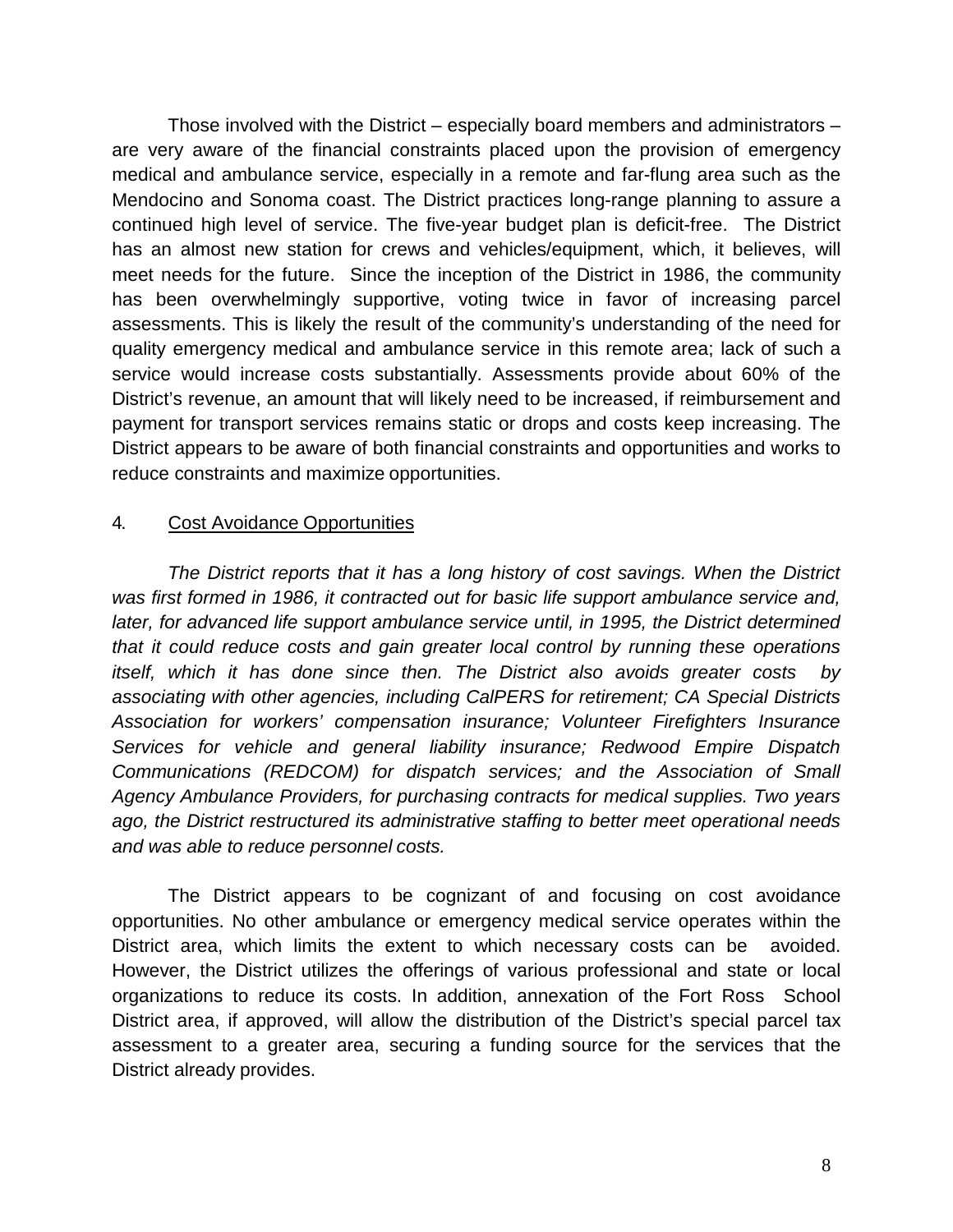#### 5. Opportunities for Rate Restructuring

*The District states that ambulance fees are based on actual costs of providing the service, as required by Medicare law. Medicare sets the standard for the overall type and amount of service reimbursement. Whether a patient is covered by Medicare or not, she/he is billed at the same (Medicare) rate. The District indicates that its fees are comparable with fees throughout the Coastal Valleys EMS Region, including Sonoma, Napa, and Mendocino counties, and that total cost variations generally reflect mileage costs to deliver a patient to a distant hospital. The District updates ambulance fees annually, based on costs of providing the service. However, reimbursements are not generally paid according to the same schedule; the District routinely "writes off" over \$300,000 annually between Medicare and Medi-Cal alone.*

It appears that the District takes the opportunity to assess its rate structure, generally reviewing its budgetary needs and comparing fees with others in the tri-county region on an annual basis. Since it is the only ambulance provider in the area, it could increase its rates substantially; however, this could potentially lose the District the support of the community, which appears to be an important determinant. The District's records indicate that it is collecting just 33% of billings from "private pay" patients (about 15% of the patient population) compared to an historical average of 50%; this, combined with information that the number of insured patients is decreasing, that the number of older people living within District boundaries is increasing and Medicare reimbursements are decreasing, and that the population dependent on Medi-Cal has increased from 25% to 30% while Medi-Cal reimbursements are also being reduced, all suggest that the District needs to be very cognizant of its rate structure while, at the same time, making sure that it has sufficient operating funds. The high level of training of the District's emergency medical staff and its contract with a local medical clinic to provide after-hours urgent care are assets not necessarily available from other service providers.

In line with its enabling legislation, the District has established "tax exempt" zones, which do not receive District services. Currently, this is limited to one ranch in Mendocino County but could include a neighborhood within the proposed annexation boundary that the District believes would be better served by an ambulance from Guerneville.

#### 6. Opportunities for Shared Facilities

*The District states that, due to the type of services provided, opportunities to share facilities are limited to fire/first responder agencies and medical facilities. The District station, newly built in 2000, contains sufficient space for District vehicles and*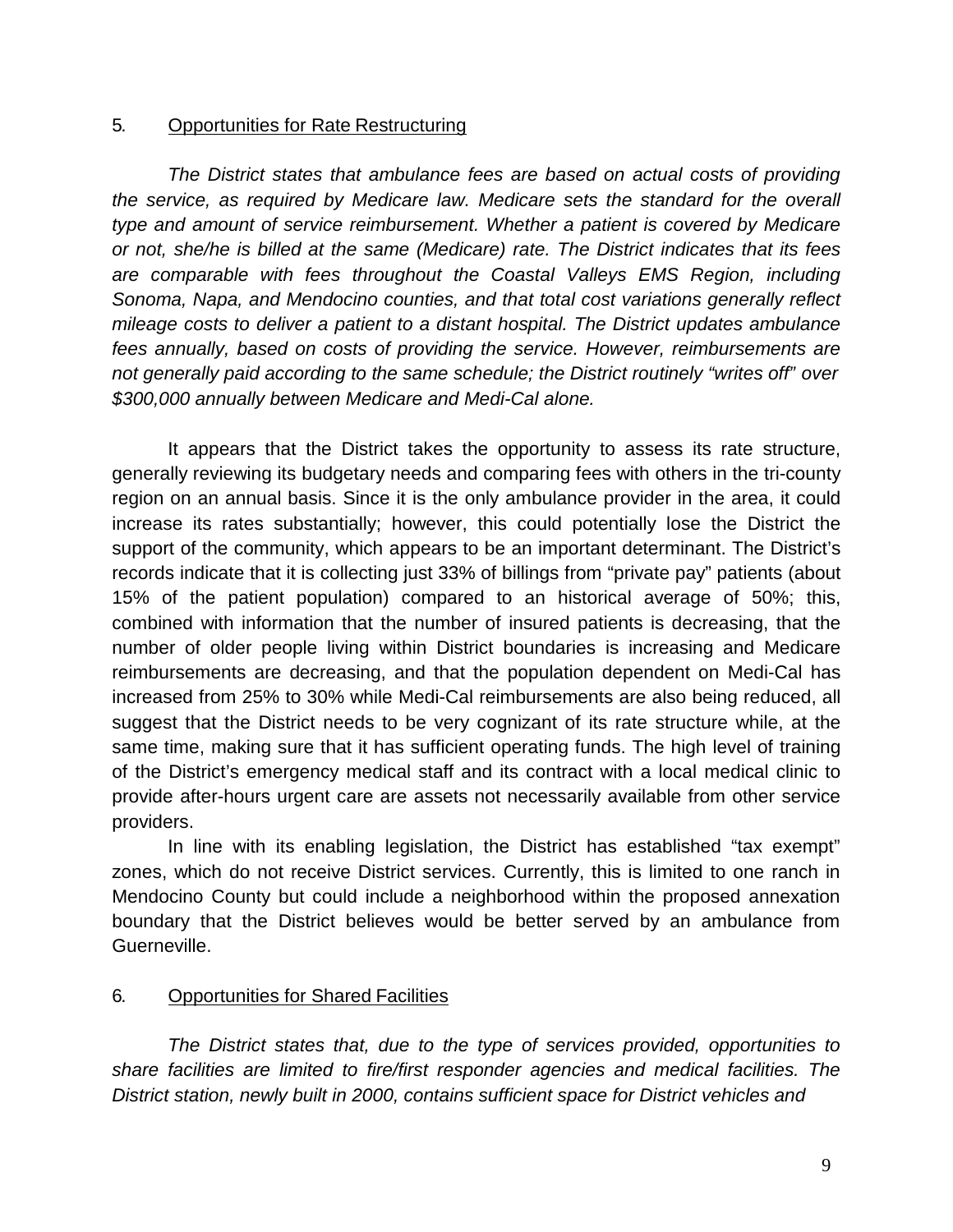*equipment and on-duty crew. The District's meeting room, also housed at the station, is used for training classes, which include fire/first responder agencies and medical clinic staff as well as in-house staff and members of the community. The District rents space from the Redwood Coast Fire Protection District to house its on-call ambulance and would like to initiate a similar arrangement with a fire/first responder department in the Fort Ross area, if the annexation proposal is approved.*

It appears that the District is making full use of its own facility, for its on-duty staff as well as for housing vehicles and equipment. Community members and staff from fire/first responder agencies and the local medical clinic are recipients of training classes and seminars in areas of interest and need, offered or sponsored by the District. In its efforts to provide service throughout its vast territory, the District has stationed an on-call ambulance in Point Arena, at a fire station, and plans to do the same in Fort Ross, if the annexation proposal is approved. Due to the remoteness of the District, it does not appear that there are additional opportunities for shared facilities.

### 7. Government Structure Options

*The District states that it is the only emergency medical and ambulance service provider in the coastal areas from Irish Beach, in Mendocino County, to Fort Ross, in Sonoma County. At the present time, the District boundaries are not completely aligned with the District's service area, in that the District has been directed, for many years, to serve the Fort Ross area, which is outside District boundaries. At the same time, property owners in the Fort Ross School District do not pay the special tax assessed to parcels within the District. The service area and boundary will coincide if the proposed annexation is approved, and the District's sphere of influence will be coterminous with the District boundaries.*

*The seven members of the District's Board of Directors are elected at large, with a focus on maintaining as geographically diverse a board as possible. The District states that two Directors have volunteered to resign to facilitate the appointment of residents from the proposed annexation area.*

Given the remoteness of the region and the District's positive "track record" in providing emergency medical and ambulance services, at less cost and with more local control than previous private providers, continuing with a single-purpose district to provide these services is a positive choice. Aligning the District boundaries with its service area makes for a logical and orderly approach to the provision of services and the funding to support such efforts.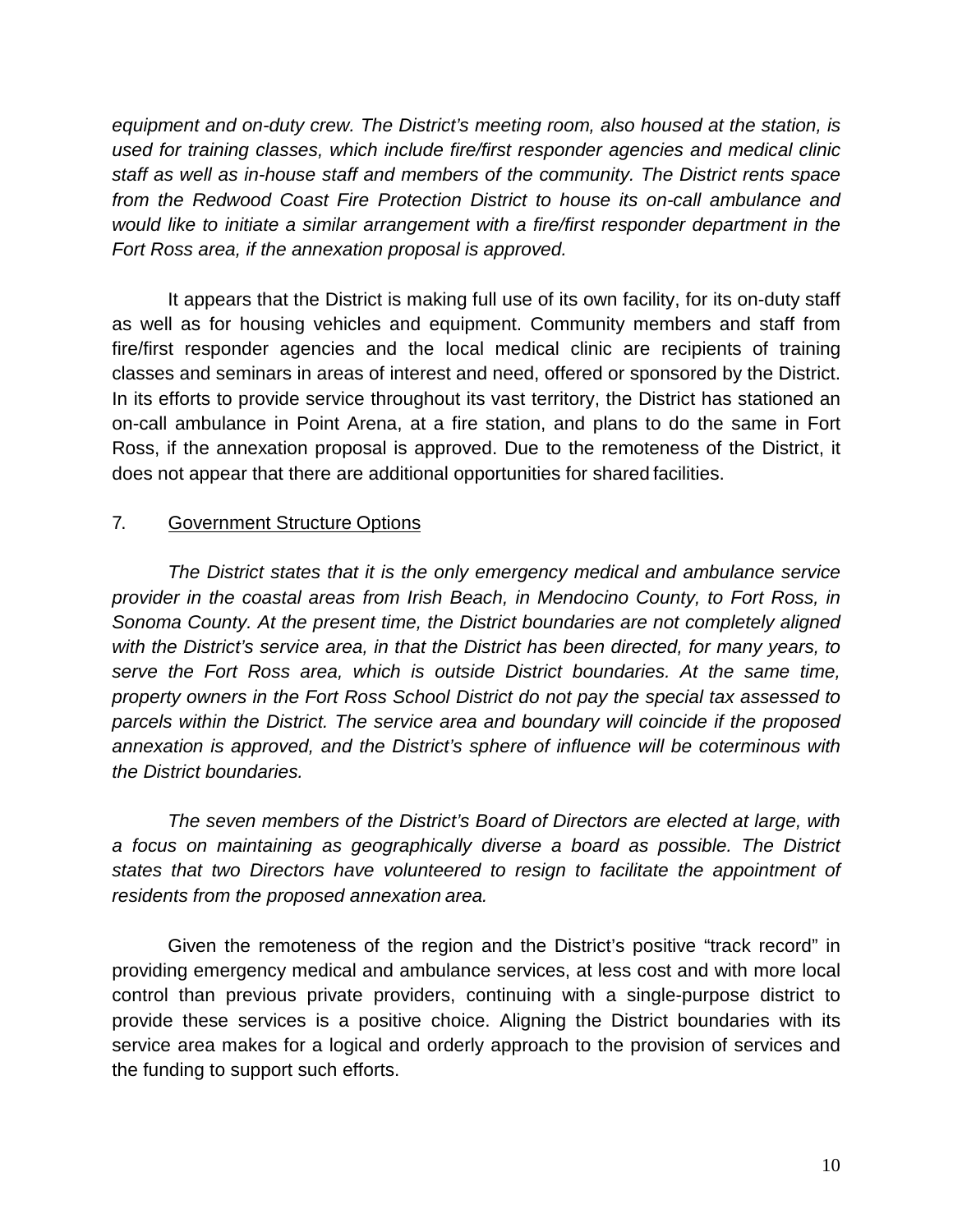#### 8. Evaluation of Management Efficiencies

*The District has established the following as a Mission Statement: "To provide and assure high quality healthcare facilities, services and emergency care, as well as citizen health education and well being to all residents and visitors within the community that supports it." The District has developed a Long-Range Plan to implement this goal,*  and it is updated annually as the upcoming year's budget is developed. The District *reports that it is revising its Personnel Policy Manual and is implementing recommendations from an Occupational Safety & Health Program Review and Hazard Identification Survey, completed by its workers' compensation provider. An outside auditor conducts audits on a bi-annual basis. No current litigations or grand jury inquiries involving the District are pending or being reviewed at the present time.*

The Coast Life Support District provides a valuable service to remote communities along the Sonoma and Mendocino coastline. The District appears to be aware of its role as *the* emergency medical and ambulance service provider in these areas and works diligently to maintain the trust of the community at large. The District regularly develops an annual budget to meet operational needs and a long-range plan to address future needs. It has, in place, personnel policies and operating procedures to clarify roles and responsibilities. The District appears to be willing to be the subject of surveys, inquiries, studies, and audits, whose purpose is to enhance or improve the services it provides.

## 9. Local Accountability and Governance

*The District states that its seven-member Board of Directors meets the third Thursday of each month at District headquarters in Gualala; all seats are filled. Two directors have volunteered to resign in favor of residents of the Fort Ross area who might want to be on the Board, if the annexation proposal is approved. Meetings, noticed in the local newspaper and posted at the local post office, are open to the public and follow Brown Act procedures. The District reports that it maintains three telephone lines for incoming calls as well as a website, which is being updated to provide agenda and minutes information as well as training and other educational information. The District sponsors a twice-weekly local radio program promoting health care resources in the District's area. In addition, District staff participates on a variety of professional committees and boards in Mendocino and Sonoma counties.*

The seven-member District Board of Directors strives to represent a geographically diverse cross-section of the District territory. If the proposed annexation is approved, the Board intends to have one – two representatives from the Fort Ross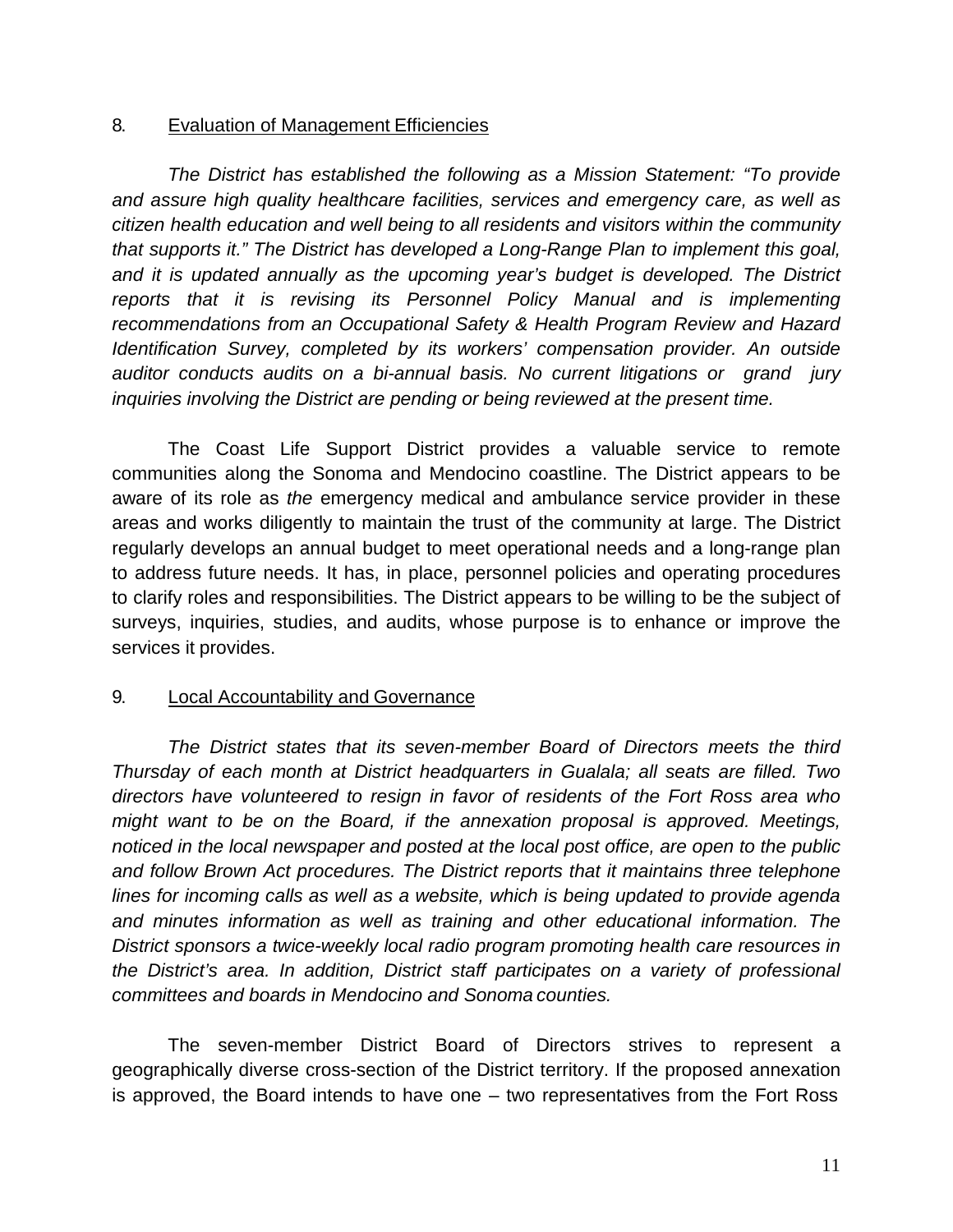area. The District holds its meetings, which are open to the public, on a regular basis and appears to work to inform the community of its activities and operations, via its website, open door policy, and regular public service announcements.

#### **Recommended determinations pursuant to Government Code Section 56430**

- 1. Regarding infrastructure needs and deficiencies, the Commission determines that the District currently has no unmet infrastructure needs or deficiencies. A headquarters completed in 2000 will meet District needs for the future.
- 2. Regarding growth and population projections for the affected area, the Commission determines that the District is capable of meeting service level needs of an expanded District. The District currently provides service in the Fort Ross area and, with annexation, will be able to collect the special tax assessment now paid by District property owners; this would allow for placement of a back-up ambulance in that area and also provide some financial security as the District grapples with financial impacts of lowered reimbursements and payments for services provided.
- 3. Regarding financial constraints and opportunities, the Commission determines that the instability of reimbursement/payment for emergency medical and ambulance services requires constant vigilance by the District and that the expansion of District boundaries, through annexation, to include an area that is already served will provide needed funding to balance the cost of providing that service.
- 4. Regarding cost avoidance opportunities, the Commission determines that the District appears to utilize opportunities to avoid or reduce costs.
- 5. Regarding opportunities for rate restructuring, the Commission determines that fees for District services are generally comparable with others in the Coastal Valley EMS Region providing similar services. Fee variations largely relate to mileage charges associated with the District's remoteness from hospitals. The District Board appears to be aware of the need to balance the required level of revenues from transport and emergency medical services with the ability/willingness of the community and insurance plans to pay.
- 6. Regarding opportunities for shared facilities, the Commission determines that the District shares facilities with other fire/first responder agencies for its back-up ambulance in Point Arena and with fire/first responder agencies, a local health